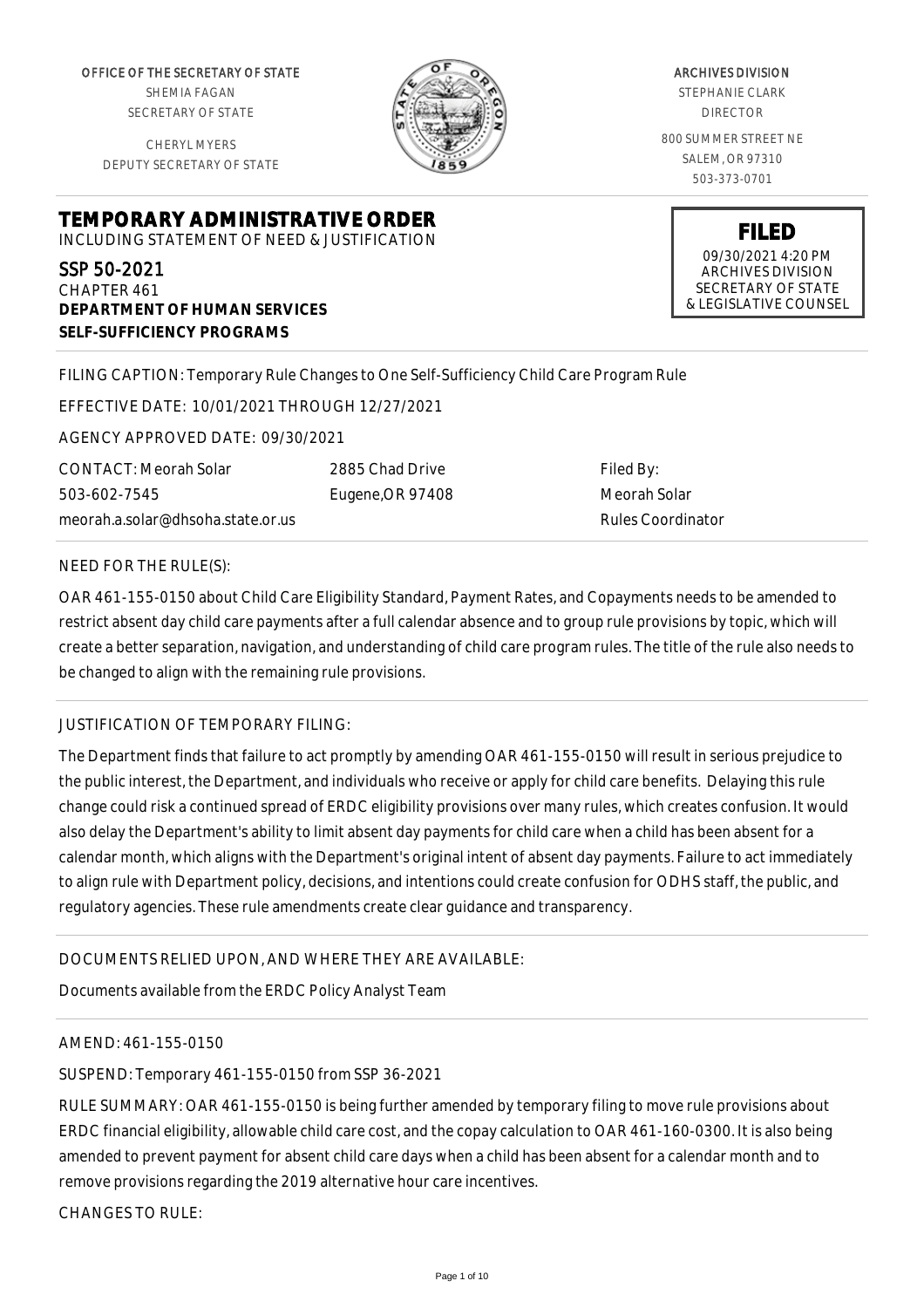## 461-155-0150

Child Care Eligibility Standard, Payment Rates, and Copayment Payment Limits, and Payable Hours ¶

The following provisions apply to child care in the ERDC, JOBS, JOBS Plus, and TANF programs:¶

(1) The following definitions apply to the rules governing child care rates:¶

(a) Infant: For all providers other than licensed (registered or certified) care, a child aged newborn to 1 year. For licensed care, an infant is a child aged newborn to 2 years.¶

(b) Toddler: For all providers other than licensed (registered or certified) care, a child aged 1 year to 3 years. For licensed care, a toddler is a child aged 2 years to 3 years.¶

(c) Preschool: A child aged 3 years to 6 years.¶

(d) School: A child aged 6 years or older.¶

(e) Special Needs: A child who meets the age requirement of the program (ERDC or TANF) and who requires a level of care over and above the norm for his or hetheir age due to a physical, behavioral, or mental disability. The disability must be verified by one of the following:¶

(A) A physician, nurse practitioner, clinical social worker, or any additional sources in OAR 461-125-0830.¶ (B) Eligibility for Early Intervention and Early Childhood Special Education Programs, or school-age Special Education Programs.¶

(C) Eligibility for SSI.¶

(2) The following definitions apply to the types of care specified in the child care rate charts in subsections (4)(a) through (4)(c) of this rule:¶

(a) The Standard Family Rate applies to child care provided in the provider's own home or in the home of the child when the provider does not qualify for the enhanced rate allowed by subsection (b) of this section.¶

(b) The Enhanced Family Rate applies to child care provided in the provider's own home or in the home of the child when the provider meets the training requirements of the Oregon Registry, established by the Oregon Center for Career Development in Childhood Care and Education.¶

(c) The Registered Family Rate applies to child care provided in the provider's own home when the provider meets criteria established by the Office of Child Care.¶

(d) The Certified Family Rate applies to child care provided in a residential dwelling that is certified by the Office of Child Care as a Certified Family Home. To earn this designation, the facility must be inspected, and both provider and facility are required to meet certain standards not required of a registered family provider.¶ (e) The Standard Center Rate applies to child care provided in a facility that is not located in a residential dwelling and is exempt from Office of Child Care Certification rules (see OAR 414-300-0000).¶

(f) The Enhanced Center Rate applies to child care provided in an exempt center whose staff meet the training requirements of the Oregon Registry established by the Oregon Center for Career Development in Childhood Care and Education. Eligibility to receive the enhanced center rate for care provided in an exempt center is subject to the following requirements:¶

(A) A minimum of one staff member for every 20 children in care must meet the Oregon Registry training requirements noted in subsection (b) of this section.¶

(B) New staff must meet the Oregon Registry training requirements within 90 days of hire, if necessary to maintain the trained staff-to-children ratio described in paragraph (A) of this subsection.¶

(C) There must be at least one person present where care is provided who has a current certificate in infant and child CPR and a current American Red Cross First Aid card or an equivalent.¶

(g) An enhanced rate will become effective not later than the second month following the month in which the Department receives verification that the provider has met the requirements of subsection (b) or (f) of this section.¶

(h) The Certified Center Rate applies to child care provided in a center that is certified by the Office of Child Care or participating in the Alternative Pathway program through the Office of Child Care.¶

(3) The following provisions apply to child care payments:¶

(a) Providers not eligible for the enhanced or licensed rate will be paid at an hourly rate for children in care less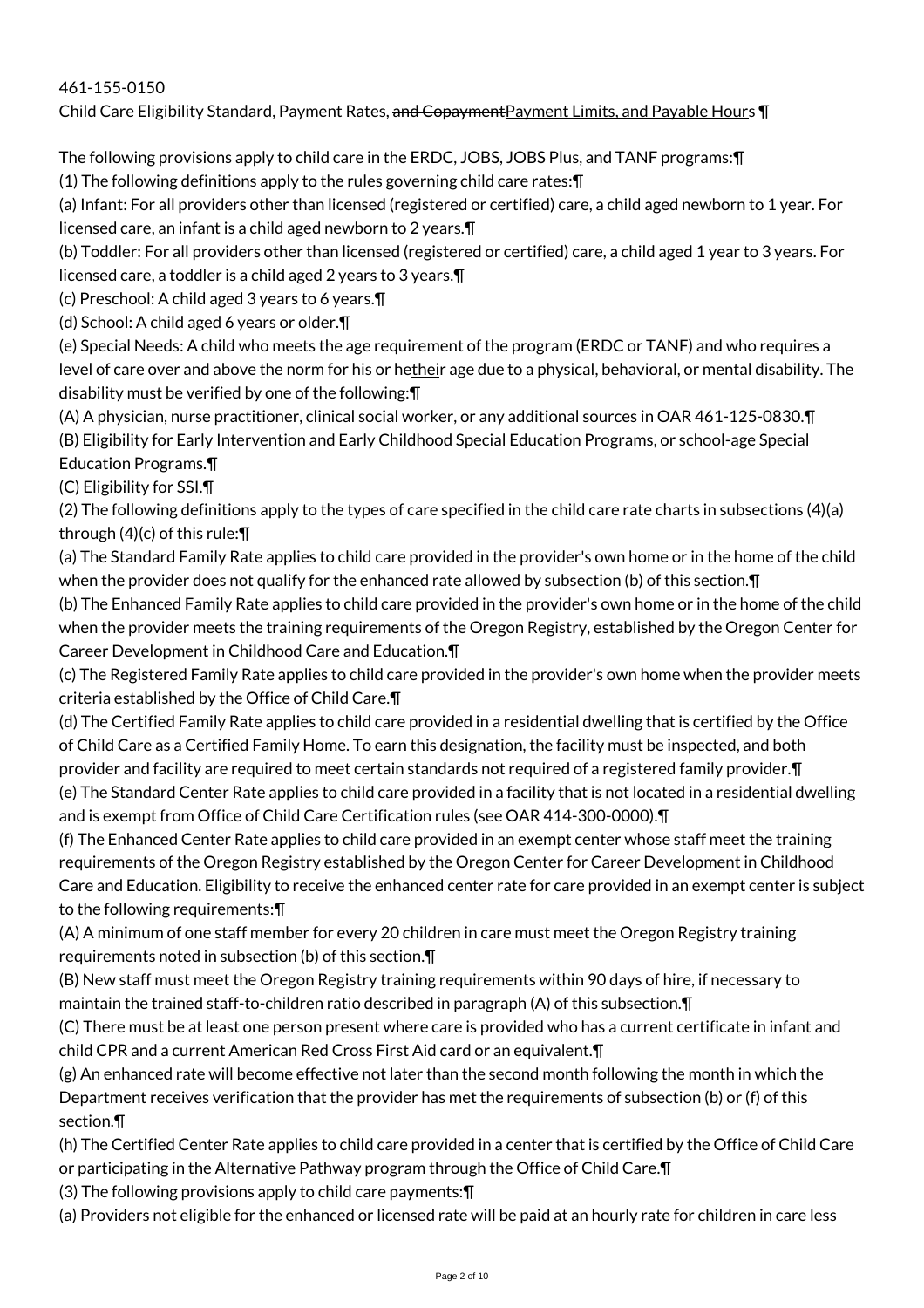than 158 hours per month subject to the maximum full-time monthly rate.¶

(b) Providers eligible for the enhanced or licensed rate will be paid at an hourly rate for children in care less than 136 hours a month, unless the provider customarily bills all families at a part-time monthly rate subject to the maximum full-time monthly rate and is designated as the primary provider for the case.¶

(c) At their request, providers eligible for the enhanced or licensed rate may be paid at the part-time monthly rate if they provide 63 or more hours of care in the month, customarily bill all families at a part-time monthly rate, and are designated as the primary provider for the case.¶

(d) Unless required by the circumstances of the clientaretaker or child, the Department will not pay for care at a part-time monthly or a monthly rate to more than one provider for the same child for the same month.¶

(e) The Department will pay at the hourly rate for less than 63 hours of care in the month subject to the maximum full-time monthly rate.¶

(f) The Department will pay for absent days each month the child is absent. For all providers receiving payment under the TANF program, aAbsent days are limited to up to five days each month. For all providers receiving payment under the ERDC program except Certified Centers certified by the Office of Child Care, absent days are limited to up to five days each month. For Certified Centers receiving payment under the ERDC program, absent days are limited to up to 30 days each month if the child has attended one day of care in the facility for that month. Absent days can be billed if: can be billed if: \[

(A) It is the provider's policy to bill all families for absent days; and¶

(AB) The child was scheduled to be in care-and, the provider bills for the amount of time the child was scheduled to be in care; and F

(B) It is the provider's policy to bill all families for absent days.¶

(g) For all providers receiving payment under the TANF program and for all providers except Certified Centers receiving payment under the ERDC program, the Department will not pay for more than five consecutive days of scheduled care for which the child is abse the child has not been absent for a calendar month. I

(hg) Child care providers are eligible to receive an incentive payment upon achieving and maintaining a three star or higher rating with the Quality Rating Improvement System (QRIS) subject to all of the following provisions.¶ (A) The incentive payment is in addition to the Department maximum rate.¶

(B) A provider may receive an incentive payment for any ERDC child that the Department paid the provider for full-time care (136 hours or more).¶

(C) Providers who are contracted for child care services through the ERDC program are not eligible to receive incentive payments, with the exception of Early Head Start providers.¶

(D) Eligibility for the incentive payment is effective the month after the QRIS rating has been achieved.¶ (E) The incentive payment amount is based on the provider's star QRIS rating as follows:  $[see$  attached table] $\mathbb{I}$ Star Rating&&&&&&.Amount¶

3&&&&&&&&&&&&&\$54¶

# 4&&&&&&&&&&&&&\$72¶

# 5&&&&&&&&&&&&&\$90¶

 $(i<sub>h</sub>)$  In the ERDC program, child care providers eligible for the licensed rate may receive payment from the Department for registration and other fees if they are required by the facility for a child to begin or continue care and the fees are also required of the general public. Fees related to penalties, fines, charges exceeding approved ERDC hours or rates (see section (4) of this rule), or advance payment for cost of care are not eligible for payment.  $\P$ 

(j) In the ERDC program, child care providers are eligible to receive an incentive payment for alternative hour care (see subparagraph (B)(i) of this subsection) subject to all of the following provisions:¶

(A) Alternative hour care incentives are limited to care provided between January 1, 2019 and September 30, 2019. ¶

(B) For the purposes of this rule: ¶

(i) "Alternative hour care" means child care conducted between the hours of 7:00 P.M. and 6:00 A.M. Monday through Friday or any hours conducted Saturday or Sunday. ¶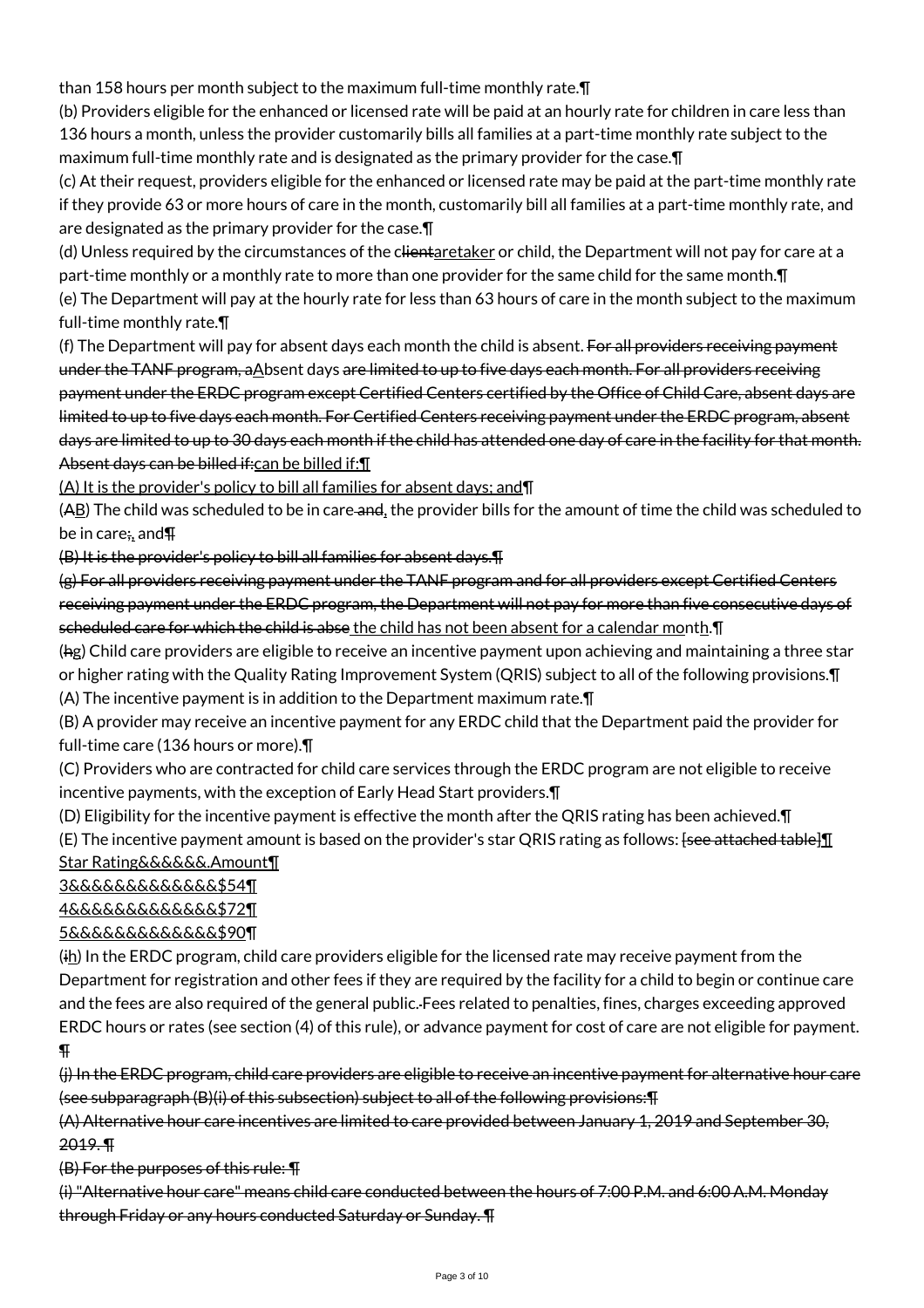(ii) A "qualifying child" is a child in alternative hour care for at least 20 hours per calendar month. ¶

(C) Providers must submit the appropriate request form to the Direct Pay Unit no later than October 15, 2019.¶ (D) Incentive payments are \$250 for each qualifying child (see subparagraph (B)(ii) of this subsection) in alternative hour care at least 20 hours per calendar month or \$500 for each qualifying child in alternative hour care at least 40 hours per calendar month. ¶

(E) Incentive payments are subject to limitations of state funding. ¶

(4) The following are the child care rates based on the type of provider, the location of the provider (shown by zip code), the age of the child, and the type of billing used (hourly or monthly):¶

(a) [see attached table]¶

(b) [see attached table]¶

(c) [see attached table]¶

(5) Except to the extent provided otherwise in section (12), (13), or (14) of this rule or for children in contracted child care (see OAR 461-135-0405 and 461-135-0407), this sectionOAR 461-160-0300 establishes the ERDC eligibility standard and the client's copayment (copay).¶

(a) At initial certification, the ERDC eligibility standard is met for a need group (see OAR 461-110-0630) of eight or less if monthly countable income (see OAR 461-001-0000) for the need group is less than 185 percent of the federal poverty level (FPL), as described in OAR 461-155-0180. The eligibility standard for a need group of eight applies to any need group larger than eight.¶

(b) During the certification period (see OAR 461-001-0000) and at recertification the ERDC eligibility standard is met for a need group of eight or less if monthly countable income for the need group during the 12 month period is less than 250 percent FPL or 85 percent state median income (SMI), whichever is higher, as described in OAR 461- 155-0180. The eligibility standard for a need group of eight applies to any need group larger than eight.¶ (c) The minimum monthly ERDC copay is \$25.¶

(d) The filing group may not exceed the resource limit in OAR 461-160-0015.¶

(e) For a filing group (see OAR 461-110-0310) whosefinancial eligibility, allowable child care cost, and the copay calculation, except for child care under a countable income is at or below 50 percent of the 2007 FPL, the copay is

\$25 or 1.5 percent of the filing group's monthly countable income, whichever is greater. The

(f) For a filing group whose countable income is over 50 percent of the 2007 FPL, the copay amount is determined with the following percentage of monthly income: T

(A) Divide the filing group's countable income by the 2007 FPL, drop all digits beyond two decimal points, subtract 0.5, and multiply this difference by 0.12.¶

(B) Add .015 to the amount in paragraph (A) of this subsection. This sum is the percentage of monthly income used to determine the copay amount. Multiply this sum by the filing group's countable income and round to the nearest whole dollar.¶

(g) For individuals participating in the Occupational Training and Child Care program and the Launch housing stabilization project, the copay is \$27.00.¶

(h) The 2007 federal poverty level used to determine copay amounts under subsections (e) and (f) of this section is set at the following amounts: [see attached table]ract between a Head Start agency and the Department, which is covered under OAR 461-135-0405.¶

(6) Subject to the provisions in section (9) of this rule, the monthly limit for each child's child care payments is the lesser of the amount charged by the provider or providers and the following amounts:¶

(a) The monthly rate provided in section (4) of this rule.¶

(b) The product of the hours of care, limited by section (8) of this rule, multiplied by the hourly rate provided in section (4) of this rule.¶

(7) The limit in any month for child care payments on behalf of a child whose caretaker is away from the child's home for more than 30 days because the caretaker is a member of a reserve or National Guard unit that is called up for active duty is the lesser of the following:¶

(a) The amount billed by the provider or providers.¶

(b) The monthly rate established in this rule for 215 hours of care.¶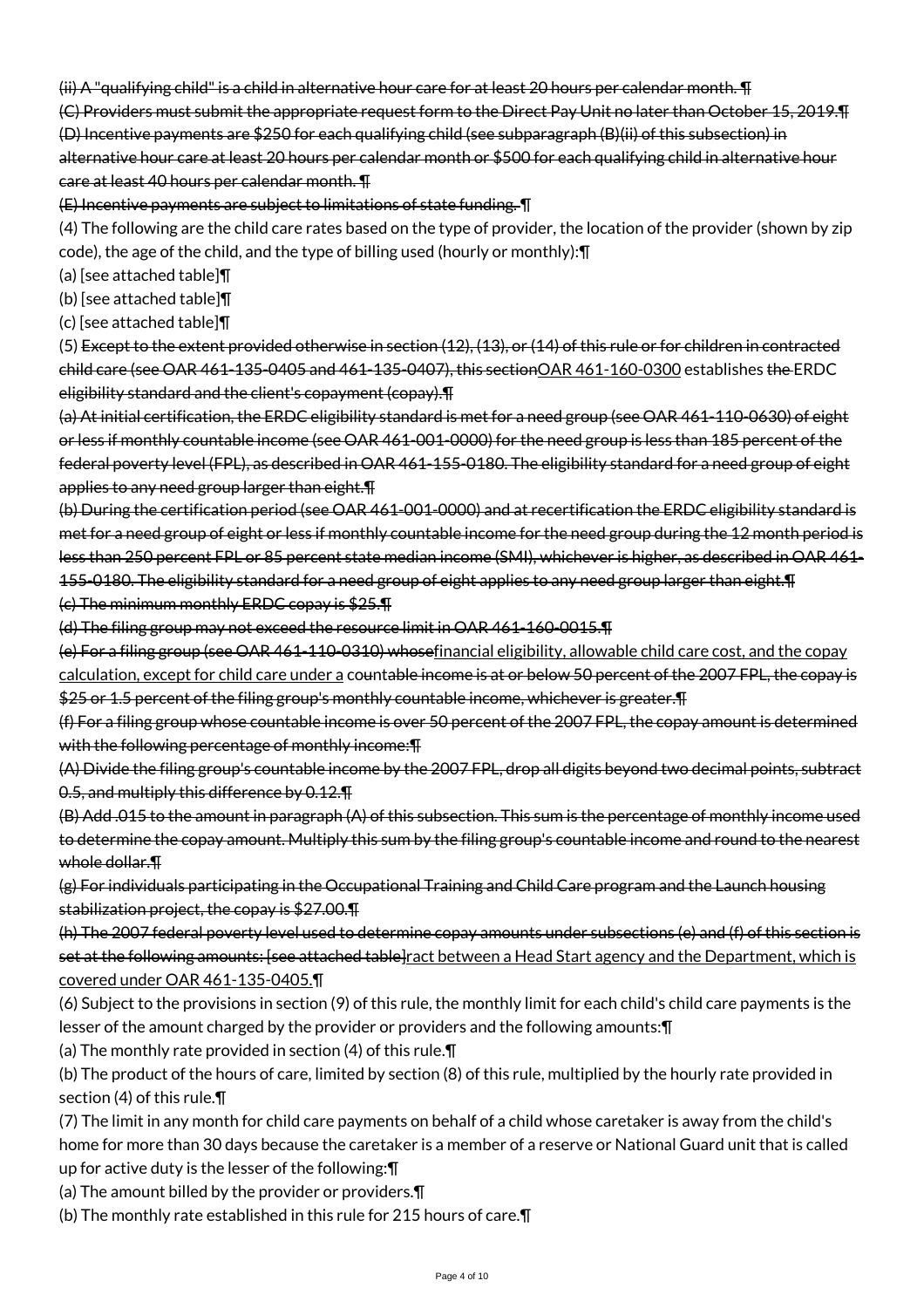(8) The number of payable billed hours of care for a child is limited as follows:¶

(a) In the ERDC and TANF programs, the total payable hours of care in a month may not exceed the amounts in paragraphs (A) or (B) of this subsection:¶

(A) 125 percent of the number of child care hours authorized:¶

(i) Under OAR 461-160-0040(23) and (56); or¶

(ii) To participate in activities included in a case plan (see OAR 461-001-0025) including, for clientaretakers in the JOBS Plus program, the time the clientaretaker searches for unsubsidized employment and for which the employer pays the clientaretaker. [1]

(B) The monthly rate established in section (4) of this rule multiplied by a factor of not more than 1.5, determined by dividing the number of hours billed by 215, when the clientaretaker meets the criteria for extra hours under section (10) of this rule.¶

(b) In the ERDC program, for a clientaretaker who earns less than the Oregon minimum wage, the total may not exceed 125 percent of the anticipated earnings divided by the state minimum wage not to exceed 172 hours (which is full time).¶

(c) In the TANF program, for a clientaretaker who earns less than the Oregon minimum wage or is self-employed, the total may not exceed 125 percent of the anticipated earnings divided by the state minimum wage not to exceed 172 hours (which is full time). The limitation of this subsection is waived for the first three months of the c lientaretaker's employment.¶

(d) In the ERDC program, employed caretakers eligible under OAR 461-135-0400 may have education hours added to the authorized work hours. Education hours may not exceed authorized work hours and combined hours may not exceed 215 hours per month. Education hours are hours required to participate in coursework that leads to a certificate, degree, or job-related knowledge or skills attainment at an institution of higher education approved to receive federal financial aid.¶

(9) The limit in any month for child care payments on behalf of a child whose caretaker has special circumstances, defined in section (10) of this rule, is the lesser of one of the following:¶

(a) The amount billed by the provider or providers; or¶

(b) The monthly rate established in section (4) of this rule multiplied by a factor, of not more than 1.5, determined by dividing the number of hours billed by 215.¶

(10) The limit allowed by section (9) of this rule is authorized once the Department has determined the client aretaker has special circumstances. For the purposes of this section, a clientaretaker has special circumstances when it is necessary for the clientaretaker to obtain child care in excess of 215 hours in a month to perform the requirements of his or hetheir employment or training required to keep current employment, not including selfemployment. This is limited to the following situations:¶

(a) The commute time to and from work exceeds two hours per day.¶

(b) The caretaker works an overnight shift and care is necessary for both work hours and sleep hours.¶

(c) The caretaker works a split shift and it is not feasible to care for the child between shifts.¶

(d) The caretaker consistently works more than 40 hours per week.¶

(11) The payment available for care of a child who meets the special needs criteria described in subsection (e) of section (1) of this rule is increased in accordance with OAR 461-155-0151 if the requirements of both of the following subsections are met:¶

(a) The child requires significantly more direct supervision by the child care provider than normal for a child of the same age.¶

(b) The child is enrolled in a local school district Early Intervention or Early Childhood Special Education program or school-age Special Education Program. The enrollment required by this subsection is waived if determined inappropriate by a physician, nurse practitioner, licensed or certified psychologist, clinical social worker, or school district official.¶

(12) Effective May 1, 2012:¶

(a) The minimum monthly ERDC copay is \$27.¶

(b) Except as stated in subsection (a) of this section, the Department adds 10 percent to the monthly client copay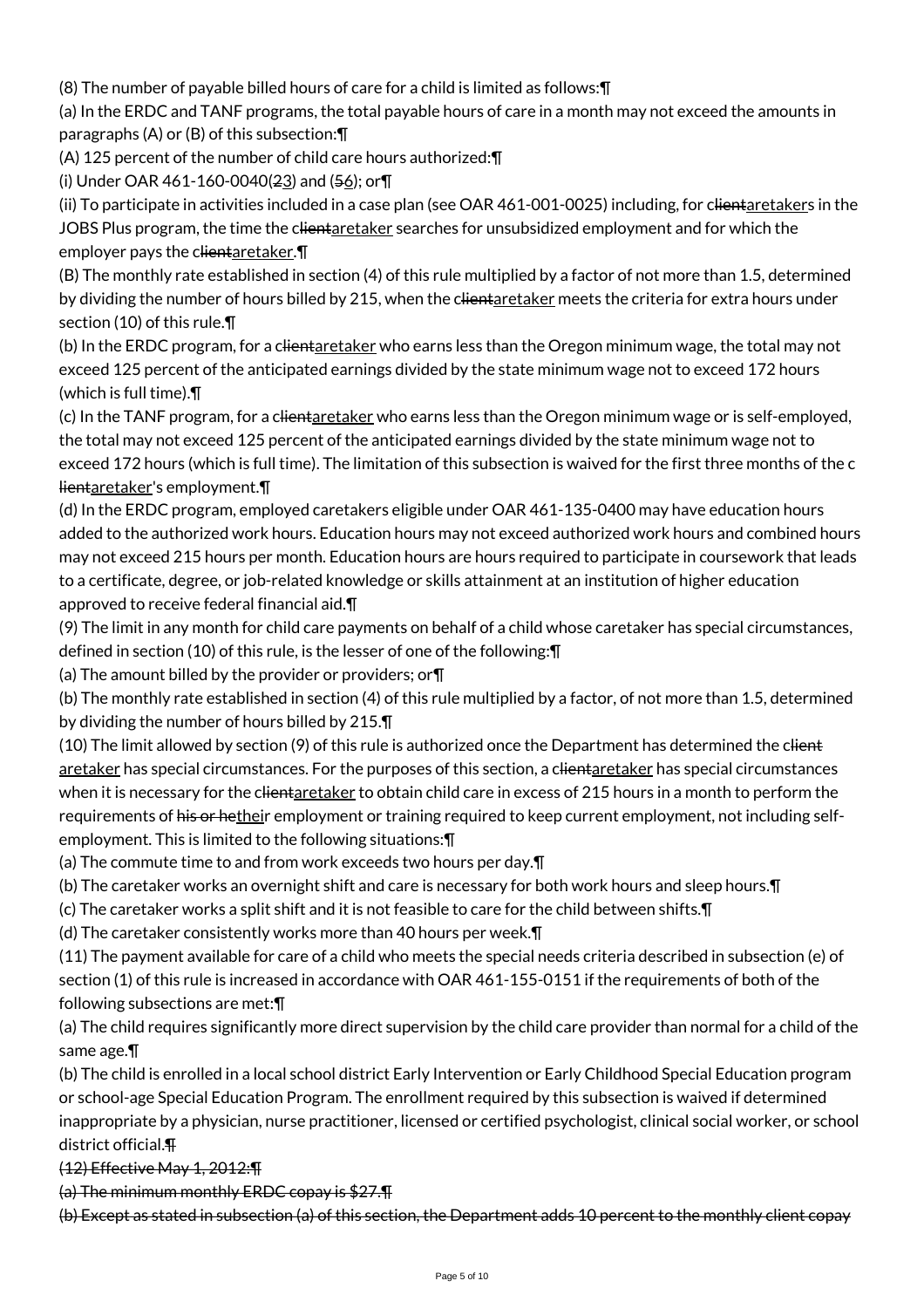amount set under section (5) of this rule by multiplying the copay amount by 1.1 and rounding down to the nearest whole dollar. T

(13) Effective April 1, 2016, the ERDC copay is \$27 for no more than three months after closure of Pre-TANF, SFPSS, or TANF benefits when:¶

(a) The closure is because an individual in the need group had earned income that led to the TANF closure;¶ (b) An ERDC date of request (see OAR 461-115-0030) is established within 90 days of closure; and¶

(c) The individual is eligible for ERDC at initial certification.¶

(14) The ERDC copay will be reduced starting the month after the ERDC case has been electronically connected to a Department approved child care provider with a Quality Rating and Improvement System (QRIS) star rating of 3, 4, or 5. The copay will be reduced by the following amounts:¶

(a) A copay set at \$27 is waived, unless the copay is \$27 under section (13) of this rule in which case the copay is not waived under this section.¶

(b) Copay amounts of \$28 to \$200 are reduced by \$20.¶

(c) Copay amounts of \$201 or more are reduced by 10 percent rounding to the nearest dollar.¶ [see attached table]

Statutory/Other Authority: ORS 329A.500, 409.050, 411.060, 411.070, 412.049

Statutes/Other Implemented: 409.010, ORS 329A.500, 409.010, 409.610, 411.060, 411.070, 411.122, 411.141, 412.006, 412.049, 412.124, 418.485

RULE ATTACHMENTS DO NOT SHOW CHANGES. PLEASE CONTACT AGENCY REGARDING CHANGES.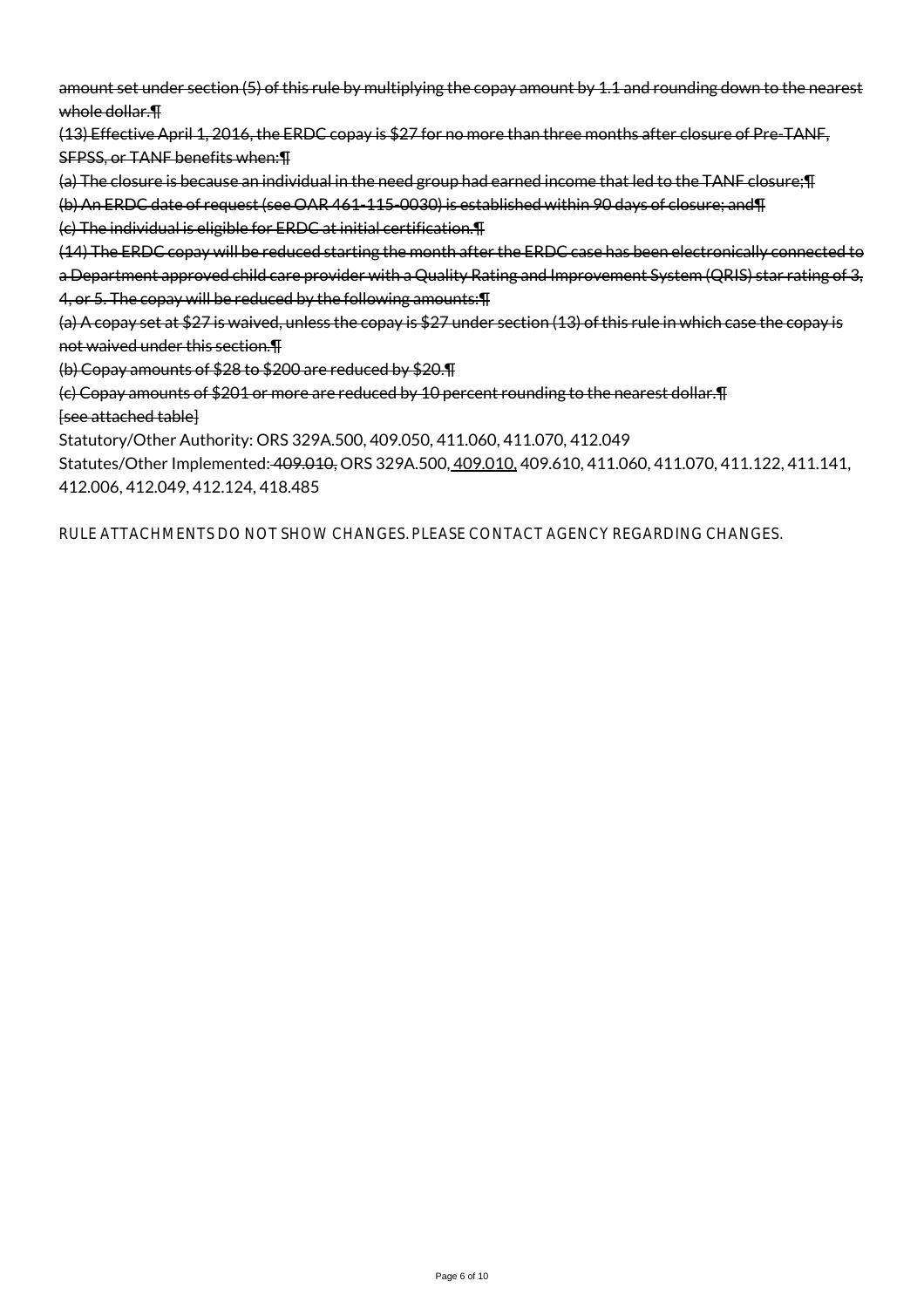(4)

(a)

|               |           | <b>Standard Family Rate</b>                         |           | <b>Standard Center Rate</b> |
|---------------|-----------|-----------------------------------------------------|-----------|-----------------------------|
|               |           | 1-157 Hours 158-215 Hours 1-157 Hours 158-215 Hours |           |                             |
|               | per month | per month                                           | per month | per month                   |
|               | Hourly    | Monthly                                             | Hourly    | Monthly                     |
| Infant        | \$3.52    | \$651                                               | \$9.00    | \$1,061                     |
| Toddler       | \$3.47    | \$625                                               | \$5.25    | \$1,053                     |
| Preschool     | \$3.47    | \$586                                               | \$5.06    | \$795                       |
| School        | \$3.47    | \$586                                               | \$4.50    | \$641                       |
| Special Needs | \$3.52    | \$651                                               | \$9.00    | \$1,061                     |

### Group Area A STANDARD RATE MAXIMUMS (Not Licensed)

# ENHANCED RATE MAXIMUMS (Not Licensed)

|                      |                           | <b>Enhanced Family Rate</b> |                            | <b>Enhanced Center Rate</b> |                              |                            |  |
|----------------------|---------------------------|-----------------------------|----------------------------|-----------------------------|------------------------------|----------------------------|--|
|                      | $1-62$ Hours<br>per month | 63-135 Hours<br>per month   | 136-215 Hours<br>per month | 1-62 Hours<br>per month     | 63-135<br>Hours per<br>month | 136-215 Hours<br>per month |  |
|                      | Hourly                    | Part-time                   | Monthly                    | Hourly                      | Part-time                    | Monthly                    |  |
| Infant               | \$3.78                    | \$512                       | \$683                      | \$10.20                     | \$902                        | \$1,203                    |  |
| Toddler              | \$3.57                    | \$492                       | \$656                      | \$5.95                      | \$895                        | \$1,193                    |  |
| Preschool            | \$3.57                    | \$465                       | \$620                      | \$5.74                      | \$676                        | \$901                      |  |
| School               | \$3.51                    | \$450                       | \$600                      | \$5.10                      | \$545                        | \$727                      |  |
| <b>Special Needs</b> | \$3.78                    | \$512                       | \$683                      | \$10.20                     | \$902                        | \$1,203                    |  |

### LICENSED RATE MAXIMUMS

|               |              | <b>Registered Family Rate</b> |         |        | <b>Certified Family Rate</b> |         |         | <b>Certified Center Rate</b>                                |           |  |
|---------------|--------------|-------------------------------|---------|--------|------------------------------|---------|---------|-------------------------------------------------------------|-----------|--|
|               |              | 63-135                        | 136-215 | $1-62$ | 63-135                       | 136-215 | $1-62$  | 63-135                                                      | 136-215   |  |
|               | $1-62$ Hours | Hours per                     |         |        |                              |         |         | Hours per Hours per Hours per Hours per Hours per Hours per | Hours per |  |
|               | per month    | month                         | month   | month  | month                        | month   | month   | month                                                       | month     |  |
|               | Hourly       | Part-time                     | Monthly | Hourly | Part-time                    | Monthly | Hourly  | Part-time                                                   | Monthly   |  |
| Infant        | \$4.00       | \$600                         | \$800   | \$6.00 | \$941                        | \$1,254 | \$12.00 | \$1,061                                                     | \$1,415   |  |
| Toddler       | \$4.00       | \$563                         | \$750   | \$6.00 | \$855                        | \$1,140 | \$7.00  | \$1,053                                                     | \$1,404   |  |
| Preschool     | \$3.67       | \$548                         | \$730   | \$5.05 | \$750                        | \$1,000 | \$6.75  | \$795                                                       | \$1,060   |  |
| School        | \$3.70       | \$458                         | \$610   | \$4.70 | \$563                        | \$750   | \$6.00  | \$641                                                       | \$855     |  |
| Special Needs | \$4.00       | \$600                         | \$800   | \$6.00 | \$941                        | \$1,254 | \$12.00 | \$1,061                                                     | \$1,415   |  |

Zip Codes for Group Area A:

Portland, Bend, Eugene, Corvallis, Springfield, Monmouth and Ashland areas

|  | 97003 97004 97005 97006 97007 97008 97009 97010 97013 97014 97015 97019 |  |  |  |  |  |
|--|-------------------------------------------------------------------------|--|--|--|--|--|
|  | 97022 97023 97024 97027 97028 97030 97031 97034 97035 97036 97041 97045 |  |  |  |  |  |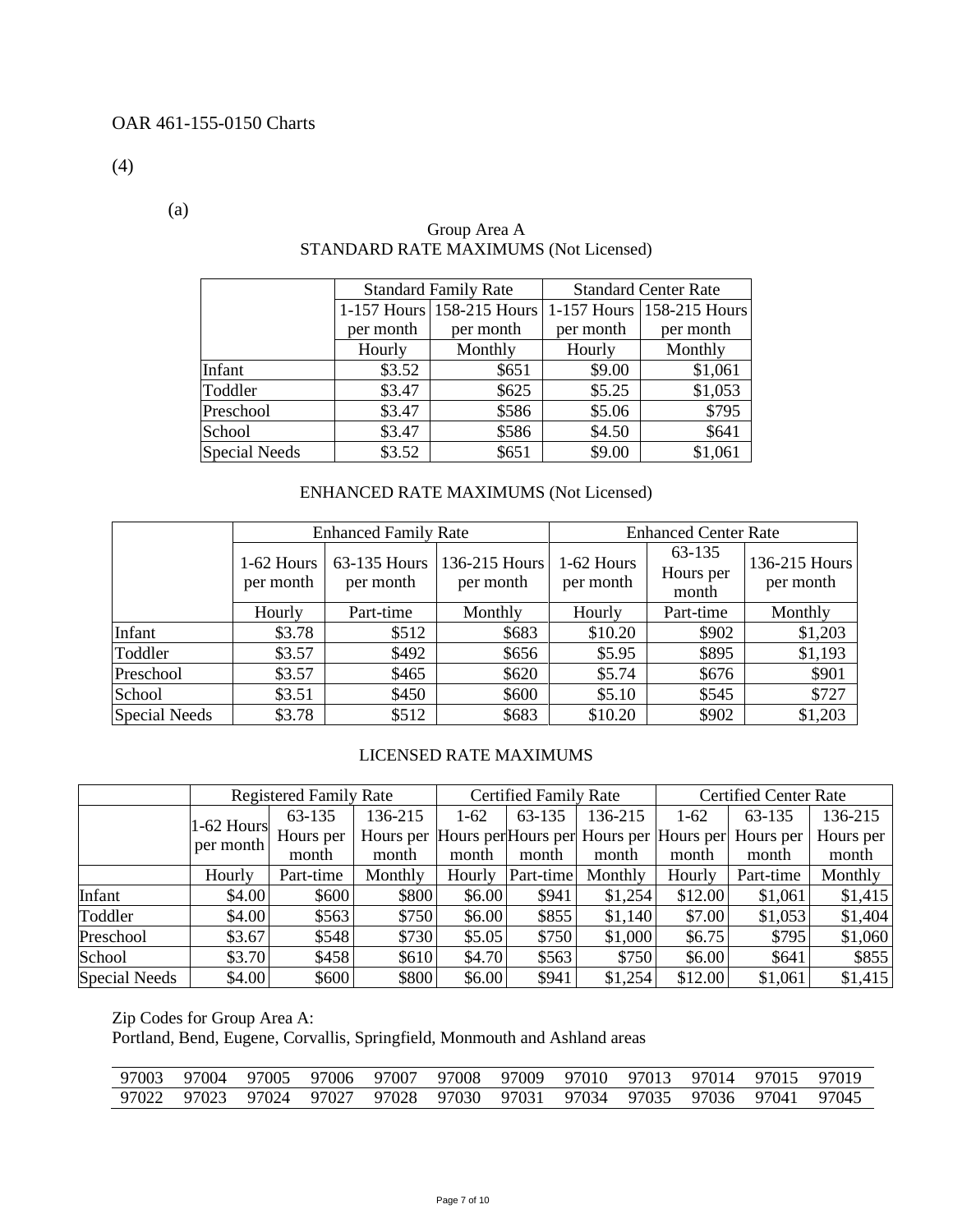| 97051 | 97055 | 97056 | 97060 | 97062 | 97064 | 97068 | 97070 | 97080 | 97086       | 97089 | 97106 |
|-------|-------|-------|-------|-------|-------|-------|-------|-------|-------------|-------|-------|
| 97109 | 97112 | 97113 | 97116 | 97119 | 97123 | 97124 | 97125 | 97132 | 97133       | 97135 | 97140 |
| 97149 | 97201 | 97202 | 97203 | 97204 | 97205 | 97206 | 97209 | 97210 | 97211 97212 |       | 97213 |
| 97214 | 97215 | 97216 | 97217 | 97218 | 97219 | 97220 | 97221 | 97222 | 97223       | 97224 | 97225 |
| 97227 | 97229 | 97230 | 97231 | 97232 | 97233 | 97236 | 97239 | 97242 | 97258       | 97266 | 97267 |
| 97268 | 97286 | 97292 | 97330 | 97331 | 97333 | 97339 | 97351 | 97361 | 97371       | 97376 | 97401 |
| 97402 | 97403 | 97404 | 97405 | 97408 | 97454 | 97455 | 97477 | 97478 | 97482       | 97520 | 97525 |
| 97701 | 97702 | 97703 | 97707 | 97708 | 97709 | 97078 |       |       |             |       |       |

(b)

#### Group Area B STANDARD RATE MAXIMUMS (Not Licensed)

|                      |           | <b>Standard Family Rate</b> |           | <b>Standard Center Rate</b> |
|----------------------|-----------|-----------------------------|-----------|-----------------------------|
|                      |           | 1-157 Hours   158-215 Hours |           | 1-157 Hours 158-215 Hours   |
|                      | per month | per month                   | per month | per month                   |
|                      | Hourly    | Monthly                     | Hourly    | Monthly                     |
| Infant               | \$3.05    | \$520                       | \$3.75    | \$641                       |
| Toddler              | \$3.05    | \$499                       | \$3.75    | \$589                       |
| Preschool            | \$2.89    | \$494                       | \$3.00    | \$510                       |
| School               | \$2.89    | \$480                       | \$3.30    | \$431                       |
| <b>Special Needs</b> | \$3.05    | \$520                       | \$3.75    | \$641                       |

# ENHANCED RATE MAXIMUMS (Not Licensed)

|               |           | <b>Enhanced Family Rate</b> |                                                                             |           | <b>Enhanced Center Rate</b> |           |
|---------------|-----------|-----------------------------|-----------------------------------------------------------------------------|-----------|-----------------------------|-----------|
|               |           |                             | 1-62 Hours 63-135 Hours 136-215 Hours 1-62 Hours 63-135 Hours 136-215 Hours |           |                             |           |
|               | per month | per month                   | per month                                                                   | per month | per month                   | per month |
|               | Hourly    | Part-time                   | Monthly                                                                     | Hourly    | Part-time                   | Monthly   |
| Infant        | \$3.20    | \$420                       | \$560                                                                       | \$4.25    | \$545                       | \$727     |
| Toddler       | \$3.20    | \$400                       | \$533                                                                       | \$4.25    | \$500                       | \$667     |
| Preschool     | \$3.20    | \$400                       | \$533                                                                       | \$3.40    | \$434                       | \$578     |
| School        | \$3.20    | \$375                       | \$500                                                                       | \$3.74    | \$367                       | \$489     |
| Special Needs | \$3.20    | \$420                       | \$560                                                                       | \$4.25    | \$545                       | \$727     |

### LICENSED RATE MAXIMUMS

|               |        | <b>Registered Family Rate</b> |           |        | <b>Certified Family Rate</b> |           |                                                       | <b>Certified Center Rate</b> |         |
|---------------|--------|-------------------------------|-----------|--------|------------------------------|-----------|-------------------------------------------------------|------------------------------|---------|
|               | $1-62$ | 63-135                        | 136-215   | $1-62$ | 63-135                       | 136-215   |                                                       | 63-135                       | 136-215 |
|               |        | Hours per Hours per           | Hours per |        | Hours per Hours per          | Hours per | $1-62$ Hours $\vert$ Hours per Hours per<br>per month |                              |         |
|               | month  | month                         | month     | month  | month                        | month     |                                                       | month                        | month   |
|               | Hourly | Part-time                     | Monthly   | Hourly | Part-time                    | Monthly   | Hourly                                                | Part-                        | Monthly |
|               |        |                               |           |        |                              |           |                                                       | time                         |         |
| Infant        | \$3.50 | \$450                         | \$600     | \$4.00 | \$563                        | \$750     | \$5.00                                                | \$641                        | \$855   |
| Toddler       | \$3.50 | \$416                         | \$555     | \$4.00 | \$525                        | \$700     | \$5.00                                                | \$589                        | \$785   |
| Preschool     | \$3.30 | \$413                         | \$550     | \$3.75 | \$488                        | \$650     | \$4.00                                                | \$510                        | \$680   |
| School        | \$3.30 | \$383                         | \$510     | \$3.80 | \$450                        | \$600     | \$4.40                                                | \$431                        | \$575   |
| Special Needs | \$3.50 | \$450                         | \$600     | \$4.00 | \$563                        | \$750     | \$5.00                                                | \$641                        | \$855   |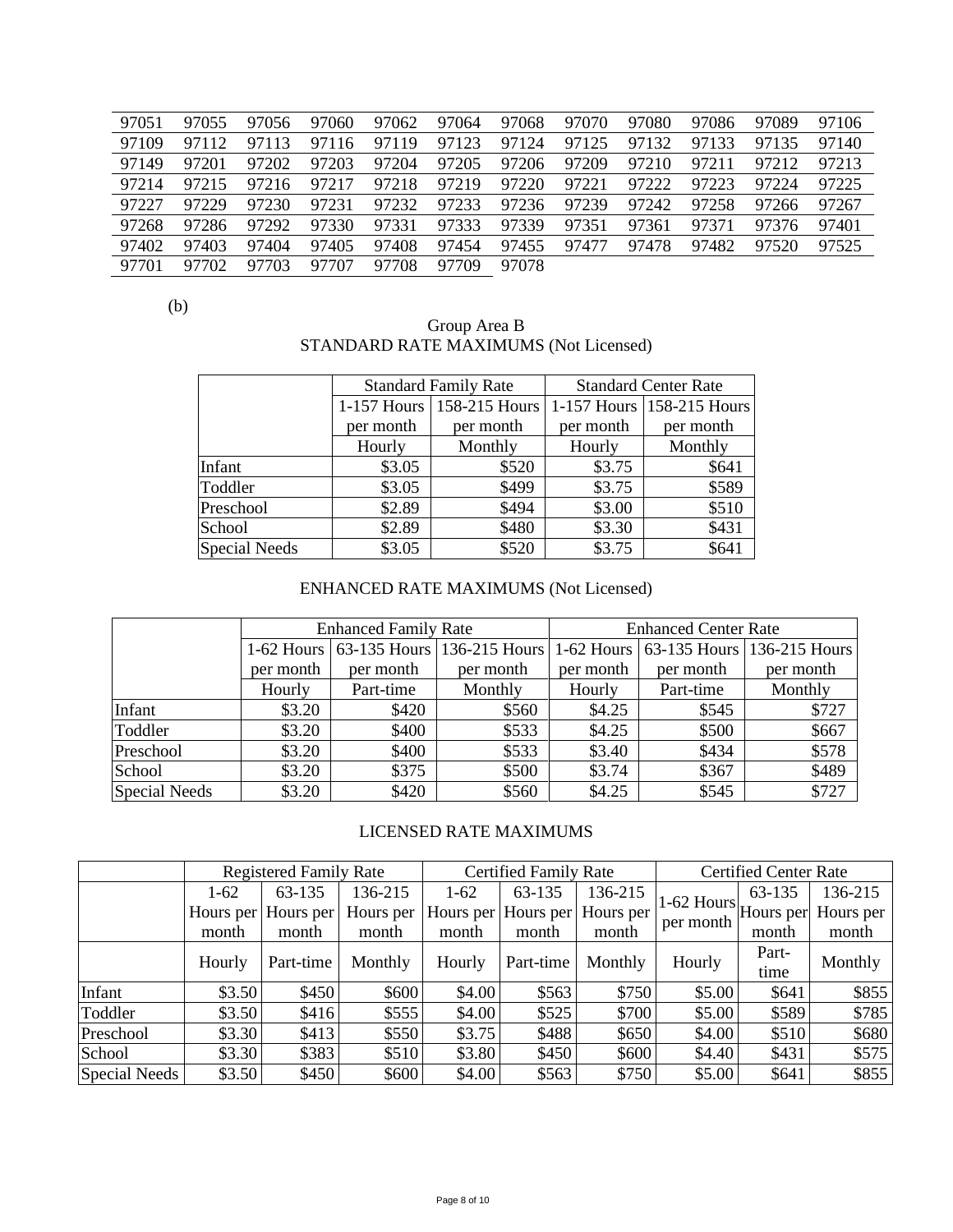Zip Codes for Group Area B:

|       |       | Salem, Medford, Roseburg, Brookings and areas outside the metropolitan areas in Eugene and Portland |       |       |       |       |       |       |       |       |       |
|-------|-------|-----------------------------------------------------------------------------------------------------|-------|-------|-------|-------|-------|-------|-------|-------|-------|
| 97002 |       | 97011                                                                                               | 97016 | 97017 | 97018 | 97038 | 97042 | 97044 | 97048 | 97049 | 97053 |
| 97058 | 97067 | 97071                                                                                               | 97103 | 97107 | 97108 | 97110 | 97111 | 97114 | 97115 | 97117 | 97118 |
| 97121 | 97122 | 97127                                                                                               | 97128 | 97131 | 97134 | 97138 | 97141 | 97143 | 97146 | 97148 | 97301 |
| 97302 | 97303 | 97304                                                                                               | 97305 | 97306 | 97307 | 97309 | 97310 | 97317 | 97321 | 97322 | 97325 |
| 97326 | 97327 | 97328                                                                                               | 97336 | 97338 | 97341 | 97343 | 97344 | 97348 | 97352 | 97353 | 97355 |
| 97357 | 97362 | 97365                                                                                               | 97366 | 97367 | 97370 | 97372 | 97374 | 97377 | 97378 | 97380 | 97381 |
| 97383 | 97385 | 97386                                                                                               | 97389 | 97391 | 97392 | 97394 | 97415 | 97420 | 97423 | 97424 | 97426 |
| 97431 | 97444 | 97446                                                                                               | 97448 | 97452 | 97456 | 97457 | 97459 | 97465 | 97470 | 97471 | 97479 |
| 97487 | 97489 | 97501                                                                                               | 97502 | 97503 | 97504 | 97524 | 97534 | 97535 | 97756 | 97759 | 97760 |
| 97801 | 97812 | 97813                                                                                               |       |       |       |       |       |       |       |       |       |

Salem, Medford, Roseburg, Brookings and areas outside the metropolitan areas in Eugene and Portland

(c)

# Group Area C STANDARD RATE MAXIMUMS (Not Licensed)

|                      | <b>Standard Family Rate</b> |               |           | <b>Standard Center Rate</b> |
|----------------------|-----------------------------|---------------|-----------|-----------------------------|
|                      | 1-157 Hours per             | 158-215 Hours | $1 - 157$ | 158-215                     |
|                      | month                       | per month     | Hours per | Hours per                   |
|                      |                             |               | month     | month                       |
|                      | Hourly                      | Monthly       | Hourly    | Monthly                     |
| Infant               | \$3.05                      | \$520         | \$3.75    | \$641                       |
| Toddler              | \$3.05                      | \$499         | \$3.75    | \$589                       |
| Preschool            | \$2.89                      | \$494         | \$3.00    | \$510                       |
| School               | \$2.89                      | \$480         | \$3.30    | \$431                       |
| <b>Special Needs</b> | \$3.05                      | \$520         | \$3.75    | \$641                       |

# ENHANCED RATE MAXIMUMS (Not Licensed)

|               |            | <b>Enhanced Family Rate</b> |                              | <b>Enhanced Center Rate</b> |              |               |  |
|---------------|------------|-----------------------------|------------------------------|-----------------------------|--------------|---------------|--|
|               | 1-62 Hours |                             | 63-135 Hours   136-215 Hours | 1-62 Hours                  | 63-135 Hours | 136-215 Hours |  |
|               | per month  | per month                   | per month                    | per month                   | per month    | per month     |  |
|               | Hourly     | Part-time                   | Monthly                      | Hourly                      | Part-time    | Monthly       |  |
| Infant        | \$3.20     | \$420                       | \$560                        | \$4.25                      | \$545        | \$727         |  |
| Toddler       | \$3.20     | \$400                       | \$533                        | \$4.25                      | \$500        | \$667         |  |
| Preschool     | \$3.20     | \$400                       | \$533                        | \$3.40                      | \$434        | \$578         |  |
| School        | \$3.20     | \$375                       | \$500                        | \$3.74                      | \$367        | \$489         |  |
| Special Needs | \$3.20     | \$420                       | \$560                        | \$4.25                      | \$545        | \$727         |  |

### LICENSED RATE MAXIMUMS

|                 | <b>Registered Family Rate</b>          |                                         |                 | <b>Certified Family Rate</b>    |                  | <b>Certified Center Rate</b> |                 |                                                             |
|-----------------|----------------------------------------|-----------------------------------------|-----------------|---------------------------------|------------------|------------------------------|-----------------|-------------------------------------------------------------|
| $1-62$<br>month | 63-135<br>Hours per Hours per<br>month | 136-215<br>Hours per Hours per<br>month | $1-62$<br>month | 63-135<br>Hours<br>per<br>month | 136-215<br>month | $1-62$<br>month              | 63-135<br>month | 136-215<br>Hours per Hours per Hours per Hours per<br>month |
| Hourly          | Part-time                              | Monthly                                 | Hourly          | Part-<br>time                   | Monthly          | Hourly                       | Part-time       | Monthly                                                     |